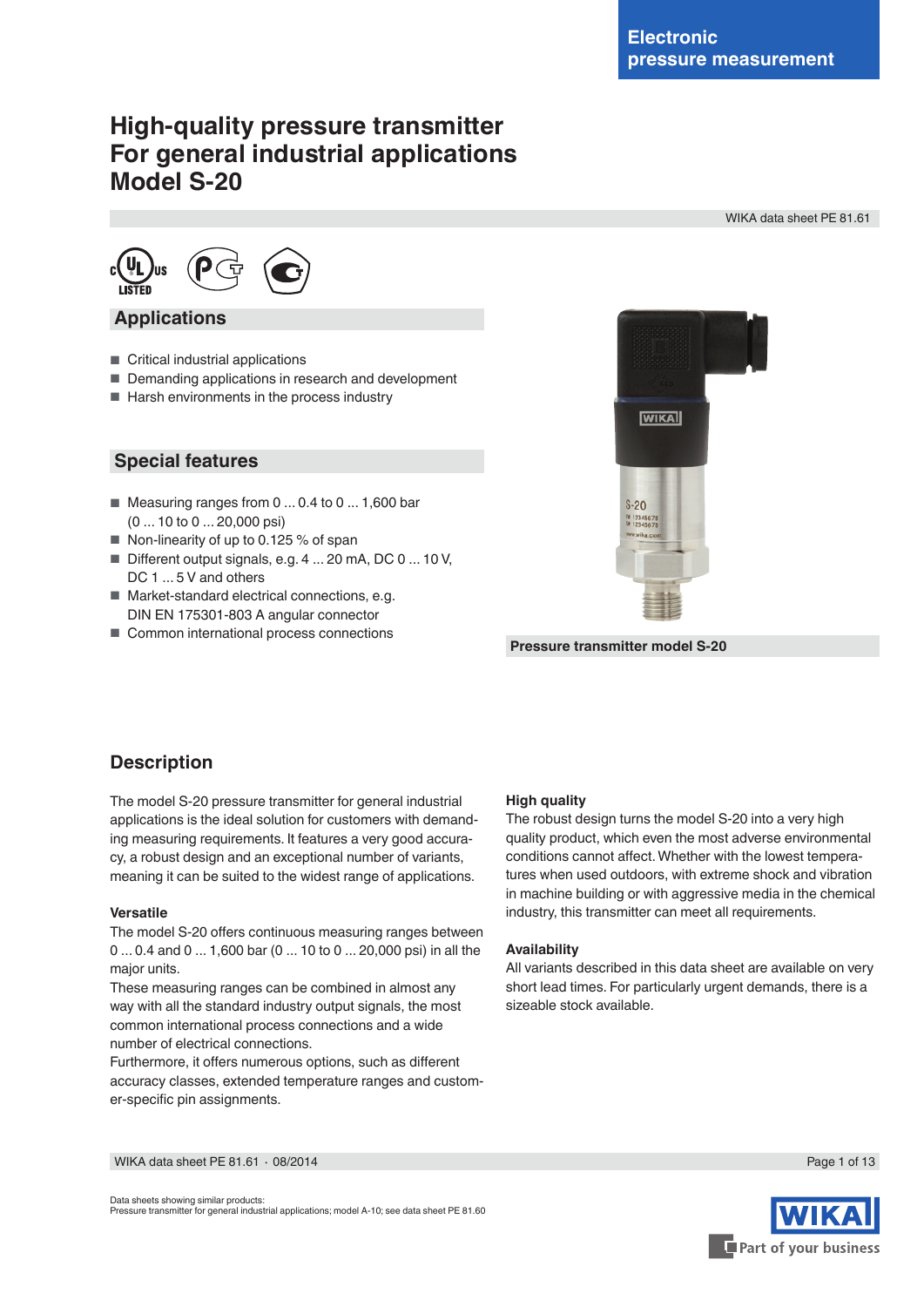### **Measuring ranges**

|     | <b>Gauge pressure</b> |                  |        |         |         |         |        |
|-----|-----------------------|------------------|--------|---------|---------|---------|--------|
| bar | 00.4                  | 00.6             | 01     | 016     | 02.5    | 04      | 06     |
|     | 010                   | 016              | 025    | 040     | 060     | 0100    | 0160   |
|     | 0250                  | $0, \ldots, 400$ | 0600   | 01,000  | 01,600  |         |        |
| psi | 010                   | 015              | 025    | 030     | 050     | 060     | 0100   |
|     | 0150                  | 0160             | 0200   | 0250    | 0300    | 0400    | 0500   |
|     | 0600                  | 0750             | 01,000 | 01,500  | 02,000  | 03,000  | 04,000 |
|     | 05,000                | 06,000           | 07,500 | 010,000 | 015,000 | 020,000 |        |
|     |                       |                  |        |         |         |         |        |

|     | <b>Absolute pressure</b> |      |      |      |      |      |      |
|-----|--------------------------|------|------|------|------|------|------|
| bar | 00.4                     | 00.6 | 01   | 01.6 | 02.5 | 04   | 06   |
|     | 010                      | 016  | 025  | 040  |      |      |      |
| psi | 010                      | 015  | 025  | 030  | 050  | 060  | 0100 |
|     | 0150                     | 0160 | 0200 | 0250 | 0300 | 0400 | 0500 |

| Vacuum and +/- measuring range |                      |                      |                      |                      |                     |  |  |
|--------------------------------|----------------------|----------------------|----------------------|----------------------|---------------------|--|--|
| bar                            | $-0.40$              | $-0.60$              | $-10$                | $-1+0.6$             | $-1+1.5$            |  |  |
|                                | $-1$ $+3$            | $-1+5$               | $-1$ $+9$            | $-1+15$              | $-1$ $+24$          |  |  |
|                                | $-1$ $+39$           | $-1$ $+59$           |                      |                      |                     |  |  |
| psi                            | -30 inHg  0          | $-30$ in Hg $+15$    | $-30$ in Hg $ + 30$  | $-30$ in Hg $+45$    | $-30$ in Hg $ +60$  |  |  |
|                                | $-30$ in Hg $ + 100$ | $-30$ in Hg $ + 160$ | $-30$ in Hg $ + 200$ | $-30$ in Hg $ + 300$ | $-30$ in Hg $ +500$ |  |  |

The given measuring ranges are also available in kg/cm2, kPa and MPa.

Special measuring ranges between 0 ... 0.4 and 0 ... 1,600 bar (0 ... 10 bis 0 ... 20,000 psi) are available on request. Special measuring ranges have a reduced long-term stability and increased temperature errors.

### **Overpressure limit**

The overpressure limit is based on the sensor element used. Depending on the selected process connection and sealing, restrictions in overpressure safety can result.

A higher overpressure limit will result in a higher temperature error.

| Available overpressure limits                                   |         |                 |  |  |  |
|-----------------------------------------------------------------|---------|-----------------|--|--|--|
| Measuring range $\leq 10$ bar (150 psi) $\geq 10$ bar (150 psi) |         |                 |  |  |  |
| <b>Standard</b>                                                 | 3 times | 2 times $1$ )   |  |  |  |
| Option                                                          | 5 times | $3 \times 2$ 3) |  |  |  |

1) Restriction: max. 60 bar (870 psi) with absolute pressure

2) Only possible for gauge pressure measuring ranges ≤ 400 bar (5,800 psi) 3) Only possible for absolute pressure measuring ranges < 16 bar (220 psi)

#### **Vacuum tightness**

Yes

# **Reference conditions (per IEC 61298-1)**

Temperature: 15 ... 25 °C (59 ... 77 °F)

Atmospheric pressure: 860 ... 1,060 mbar (12.5 ... 15.4 psi)

Humidity: 45 ... 75 % r. h.

Power supply: DC 24 V, DC 5 V with ratiometric output

Mounting position: Calibrated in vertical mounting position with pressure connection facing downwards.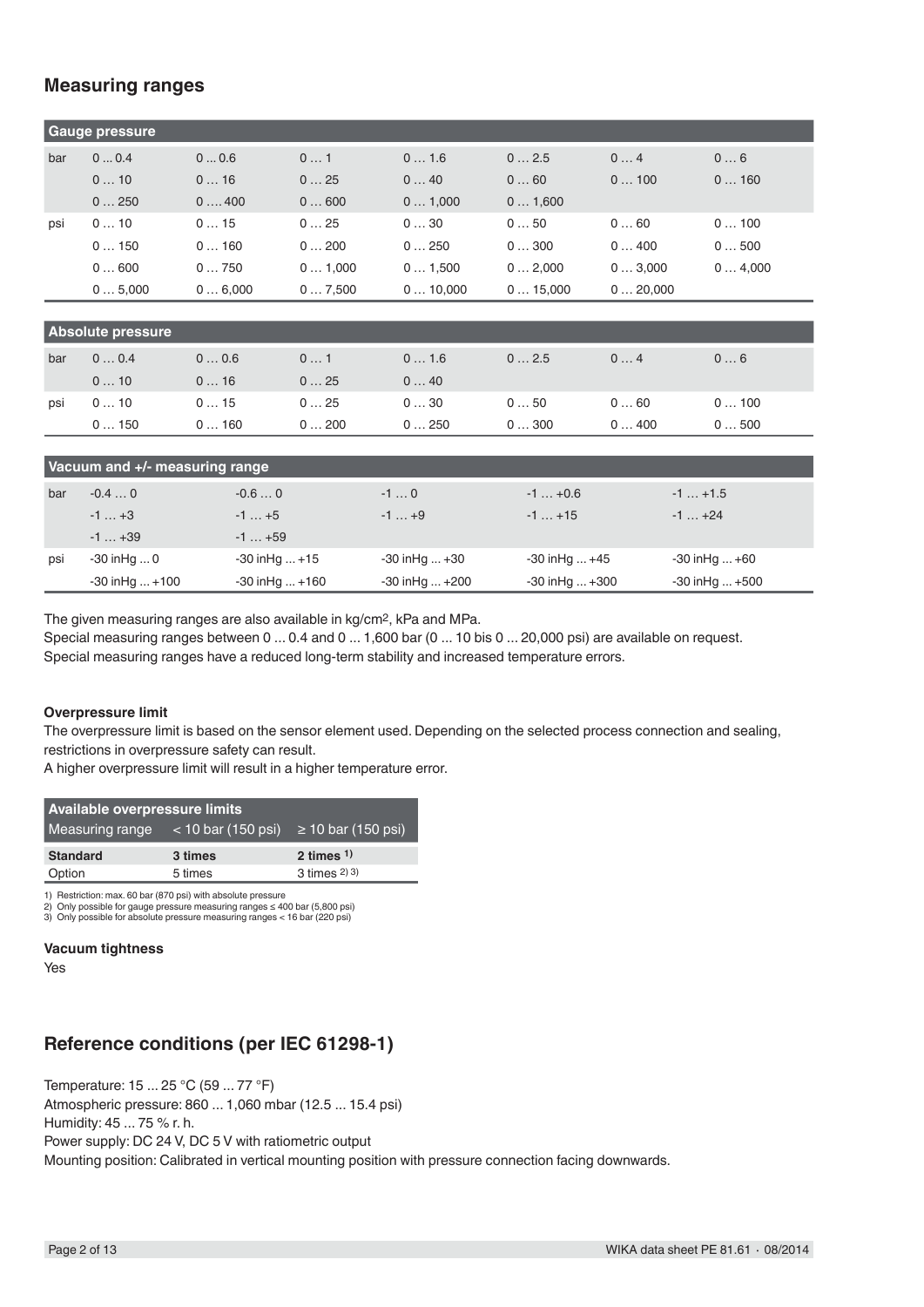# **Output signal**

| <b>Available output signals</b> |                                                                  |  |  |  |
|---------------------------------|------------------------------------------------------------------|--|--|--|
| Signal type                     | Signal                                                           |  |  |  |
| Current (2-wire)                | $4 \dots 20$ mA<br>$20 - 4 \text{ mA}$                           |  |  |  |
| Voltage (3-wire)                | DC010V<br>DC05V<br>DC15V<br>DC 0.5  4.5 V<br>DC16V<br>DC 10  0 V |  |  |  |
| Ratiometric (3-wire)            | DC 0.5  4.5 V                                                    |  |  |  |

Other output signals on request.

### **Permissible load in Ω**

■ **Current output (2-wire)**

≤ (power supply - 7.5 V) / 0.023 A

with optional settling time of 1 ms: ≤ (power supply - 11.5 V) / 0.023 A

- **Voltage output (3-wire)** > maximum output voltage / 1 mA
- **Ratiometric output (3-wire):** > 4.5k

### **Signal limiting (option)**

4 ... 20 mA: Zero point:3.6 mA <sup>4)</sup> / 3.8 mA / 4.0 mA Full scale: 20 mA / 21.5 mA / 23 mA

DC 0 ... 10 V: Full scale: DC 10 V / DC 11.5 V

4) Not possible in combination with zero point adjustment by the customer

### **Voltage supply**

### **Power supply**

Maximum power supply for cULus approval: DC 35 V (DC 32 V with heavy-duty connector)

### ■ **Current output (2-wire)**

4 ... 20 mA: DC 8 ... 36 V (DC 12 ... 36 V with optional settling time of 1 ms) 20 ... 4 mA: DC 8 ... 36 V

### ■ **Voltage output (3-wire)**

DC 0 ... 10 V: DC 12 ... 36 V DC 0 ... 5 V: DC 8 ... 36 V DC 1 ... 5 V: DC 8 ... 36 V DC 0.5 ... 4.5 V: DC 8 ... 36 V DC 1 ... 6 V: DC 9 ... 36 V DC 10 ... 0 V: DC 12 ... 36 V

■ **Ratiometric output (3-wire):**

DC  $0.5$  ... 4.5 V: DC  $5$  V + 10 %

### **Dissipation loss**

- **Current output (2-wire)** 828 mW (22 mW/K derating of the dissipation loss with ambient temperatures ≥ 100 °C (212 °F))
- **Voltage output (3-wire)** 432 mW

### **Current supply**

Current output (2-wire): Current signal, max. 25 mA Voltage output (3-wire): max. 12 mA

### **Time response**

| Signal type          | Settling time per IEC 62594 |                   | <b>Signal damping</b>                  |
|----------------------|-----------------------------|-------------------|----------------------------------------|
|                      | Standard <sup>5)</sup>      | Option $1^{6}$ 7) | Option 2                               |
| Current (2-wire)     | 3 ms                        | ms                | 10 / 50 / 100 / 500 / 1,000 / 5,000 ms |
| Voltage (3-wire)     | 2 ms                        | ms                | 10 / 50 / 100 / 500 / 1,000 / 5,000 ms |
| Ratiometric (3-wire) | 2 ms                        | ms                | 10 / 50 / 100 / 500 / 1,000 / 5,000 ms |

5) 3 dB limit frequency: 500 Hz

6) 3 dB limit frequency: 1,000 Hz 7) Alternative specifications for 4 ... 20 mA output signal:

Load: ≤ (power supply - 11.5 V) / 0.023 A Power supply: DC 12 ... 36 V

**Switch-on time**

150 ms

#### **Switch-on drift**

5 s (60 s with optional zero point adjustment 0.1 %)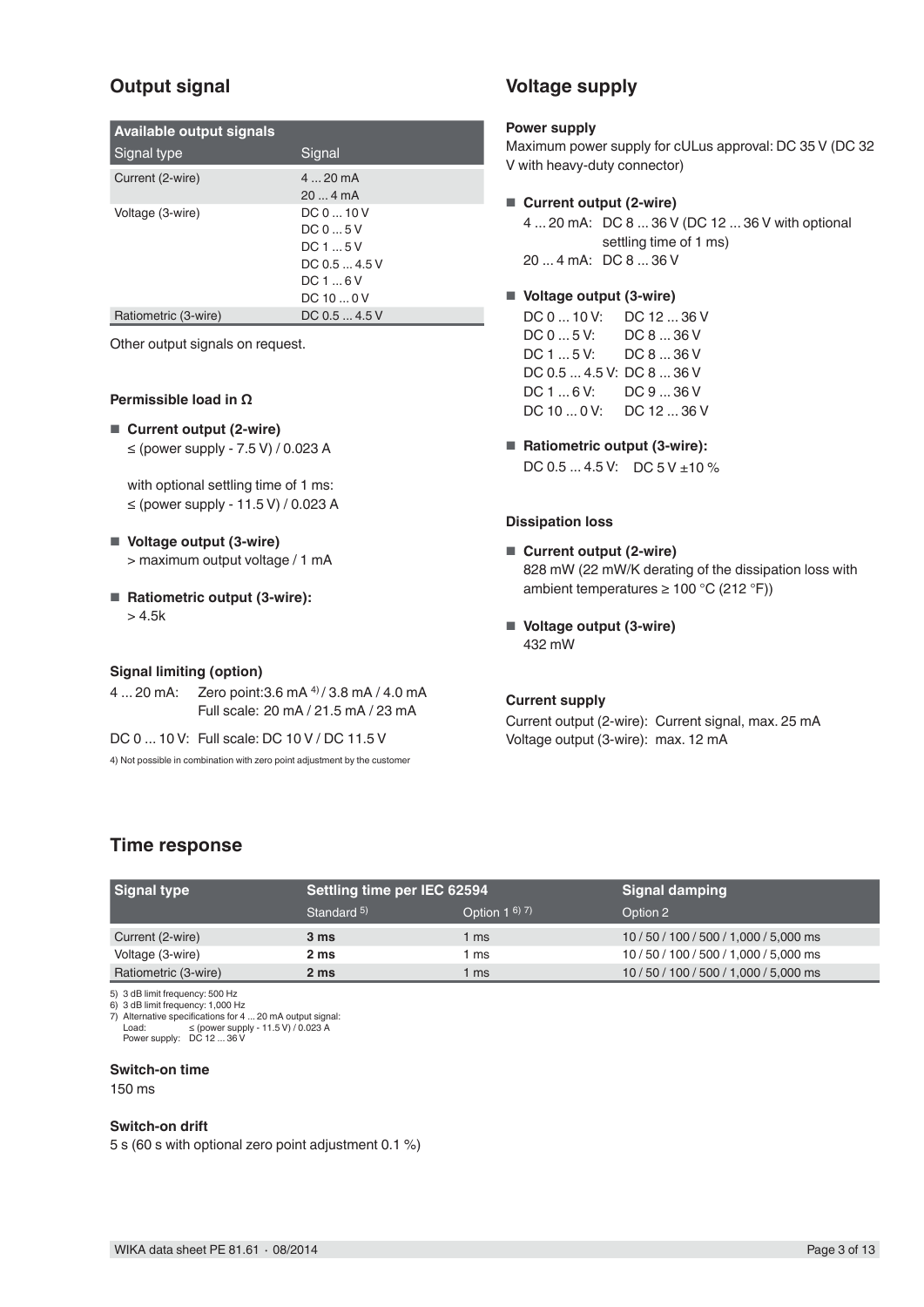### **Accuracy data**

|                 | Non-linearity (per IEC 61298-2)   |                                   | Accuracy at calibration temperature |
|-----------------|-----------------------------------|-----------------------------------|-------------------------------------|
|                 | <b>BFSL</b>                       | <b>Terminal method</b>            |                                     |
| <b>Standard</b> | $\leq \pm 0.25$ % of span         | $\leq \pm 0.5$ % of span          | $\leq \pm 0.5$ % of span            |
| Option 1        | $\leq \pm 0.5$ % of span          | $\leq \pm 1.0$ % of span          | $\leq \pm 1.0$ % of span            |
| Option 2        | $\leq \pm 0.125$ % of span $^{8}$ | $\leq \pm 0.25$ % of span $^{8)}$ | $\leq \pm 0.25$ % of span $^{8}$    |

8) Restrictions for the non-linearity of 0.125 % BFSL or 0.25 % with terminal method:

Available output signals: 4 ...20 mA and DC 0 ... 10 V Available measuring ranges: All measuring ranges specified in the data sheet

For further output signals or measuring ranges, please ask the manufacturer

| <b>Calibration temperature</b> |                  |                  |  |  |  |
|--------------------------------|------------------|------------------|--|--|--|
| <b>Standard</b>                | 1525 °C          | (5977 °F)        |  |  |  |
| Option 1                       | 4 °C $\pm$ 5 °C  | (39.2 °F ±41 °F) |  |  |  |
| Option 2                       | 40 °C $\pm$ 5 °C | (104 °F ± 41 °F) |  |  |  |
| Option 3                       | 60 °C $\pm$ 5 °C | (140 °F ± 41 °F) |  |  |  |
| Option 4                       | 80 °C $\pm$ 5 °C | (176 °F ± 41 °F) |  |  |  |

#### **Zero point adjustment**

| <b>Standard</b> | $\leq \pm 0.2$ % of span, factory setting               |
|-----------------|---------------------------------------------------------|
| Option 1        | $\leq \pm 0.1$ % of span, factory setting <sup>9)</sup> |
| Option 2        | $\pm$ 10 % of span, customer setting $^{10}$            |
|                 | (stepwise $0.05\%$ )                                    |

9) Restrictions for the zero point adjustment of 0.1% (factory setting): Available output signals: 4 ...20 mA and DC 0 ... 10 V Available measuring ranges: All relative pressure measuring ranges specified in the data sheet

Not available in combination with optional calibration temperatures.

10) The customer zero point adjustment is not available for all variants of electrical connection, see "Electrical connections".

#### **Relationship to the mounting position**

For measuring ranges  $<$  1 bar (15 psi), an additional zero offset of up to 0.15 % applies

#### **Non-repeatability**

≤ ±0.1 % of span

#### **Temperature hysteresis**

0.1 % of span at  $> 80 °C$  (176 °F)

#### **Long-term drift (per IEC 61298-2)**

- $\blacksquare$   $\leq \pm 0.1$  % of span
- $\blacksquare \le \pm 0.2$  % of span (with special measuring ranges and measuring ranges < 1 bar (15 psi))

#### **Temperature error (for calibration temperature 15 ... 25 °C (59 ... 77°F))**

For measuring ranges < 1 bar (15 psi), special measuring ranges and instruments with an increased overpressure limit the respective temperature error increases by 0.5 % of span

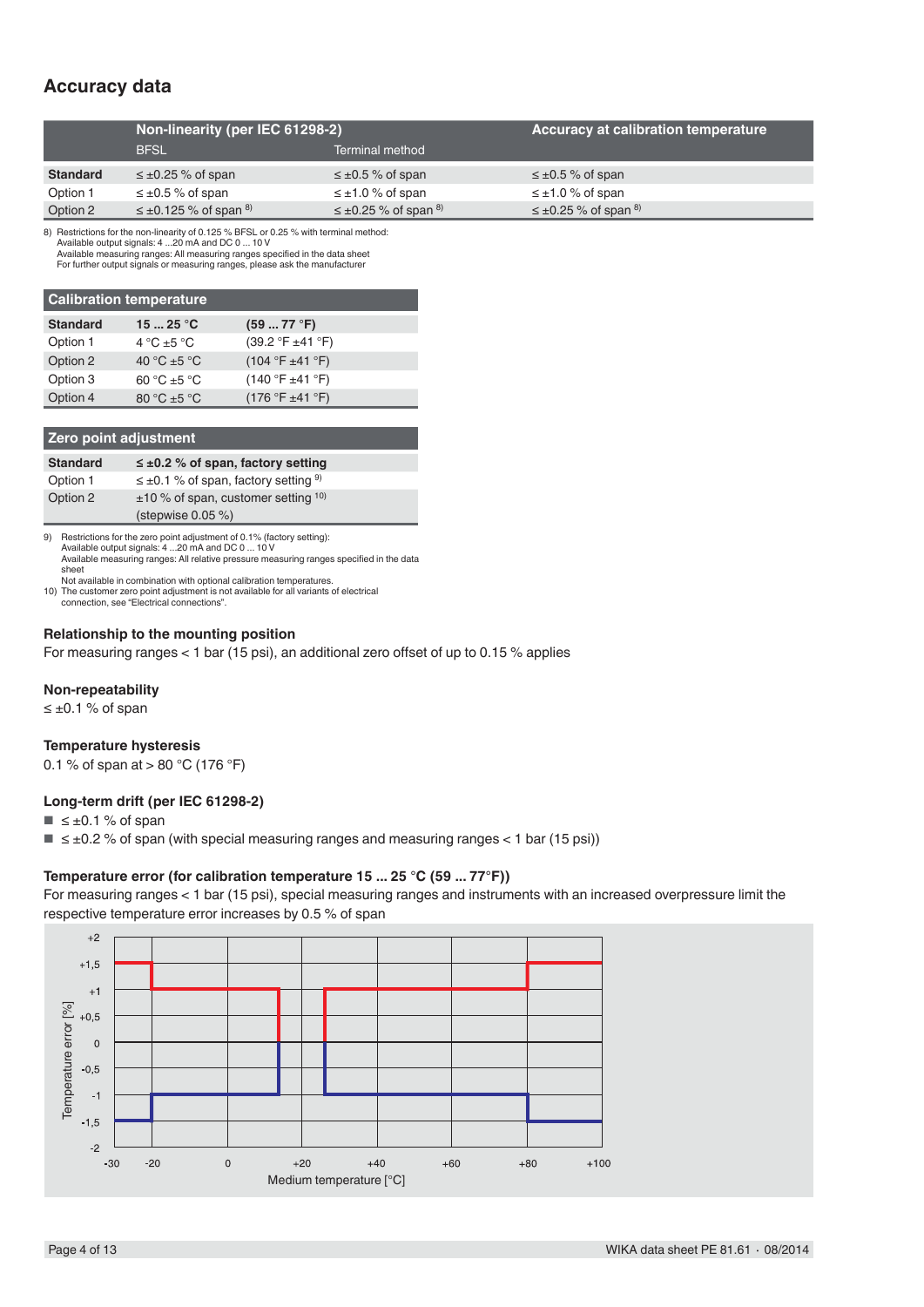### **Operating conditions**

### **Permissible temperature ranges**

|                 | <b>Medium</b>                | <b>Ambient</b>                                                              | <b>Design</b>      | max. permissible<br>pressure |
|-----------------|------------------------------|-----------------------------------------------------------------------------|--------------------|------------------------------|
| <b>Standard</b> | $-30$ +100 °C (-22  +212 °F) | $-30$ +100 °C (-22  +212 °F) -                                              |                    |                              |
| Option 1        | $-40$ +125 °C (-40  +257 °F) | $-40+125$ °C (-40  +257 °F) -                                               |                    |                              |
| Option 2        | $-40$ +150 °C (-40  +302 °F) | -40  +125 °C (-40  +257 °F) <sup>11</sup> ) with integrated cooling element |                    | 400 bar (5,800 psi)          |
| Option 3        | $-40+200$ °C ( $-40+392$ °F) | -40  +125 °C (-40  +257 °F) <sup>11)</sup> with integrated cooling element  |                    | 400 bar (5,800 psi)          |
| Option 4        | $-20+60$ °C (-4  +140 °F)    | $-20+60$ °C (-4  +140 °F)                                                   | Oxygen application |                              |
| Option 5        | $-20+80$ °C (-4  +176 °F)    | $-20+80$ °C (-4  +176 °F)                                                   | Performance level  |                              |

11) Derating curve and formula (see following diagram)

Depending on the choice of sealing on the process connection and the electrical connection, there may be limitations in the medium and the ambient temperatures (for restrictions see "Process connections, sealings" and "Electrical connections").



 $T_{amb}$  (Tmed < 125 °C) = 125 °C  $T_{amb}$  (Tmed ≥ 125 °C) = -0.62 x  $T_{med}$  + 202 °C

Tamb = Ambient temperature [°C] Tmed = Medium temperature [°C]

### **Storage and transport conditions**

Permissible temperature range: -40 ... +70 °C (-40 ... +158 °F)

Maximum humidity (per IEC 68-2-78): 67 % r. h. at 40 °C (104 °F) (in accordance with 4K4H per EN 60721-3-4)

# **Climate class**<br>Storage: 1K3

1K3 (per EN 60721-3-1) Transport: 2K3 (per EN 60721-3-2) Operation: 4K4H (per EN 60721-3-4, without condensation or icing)

### **Vibration resistance (per EC 60068-2-6)**

20 g, 10 ... 2,000 Hz (40 g, 10 ... 2,000 Hz for circular connector M12 x 1, metallic)

For instruments with cooling elements a limited vibration resistance of 10 g, 10 ... 2,000 Hz, applies

**Maximum permissible medium temperature**  $T_{\text{med}}$  (Tamb < 80 °C) = 200 °C  $T_{\text{med}}$  (Tamb ≥ 80 °C) = -1.61 x T<sub>amb</sub> + 326 °C

**Continuous vibration resistance (per IEC 60068-2-6)** 10 g

# **Shock resistance (per EC 60068-2-27)**

100 g, 6 ms 500 g, 1 ms for circular connector M12 x 1, metallic

### **EM field**

30 V/m (80 ... 1,000 Mhz)

### **Service life**

100 million load cycles (10 million load cycles for measuring ranges > 600 bar/7,500 psi)

### **Free-fall test (following IEC 60721-3-2)**

Individual packaging: 1.5 m (5 ft) Multiple packaging: 0.5 m (1.6 ft) PE bag: 0.5 m (1.6 ft)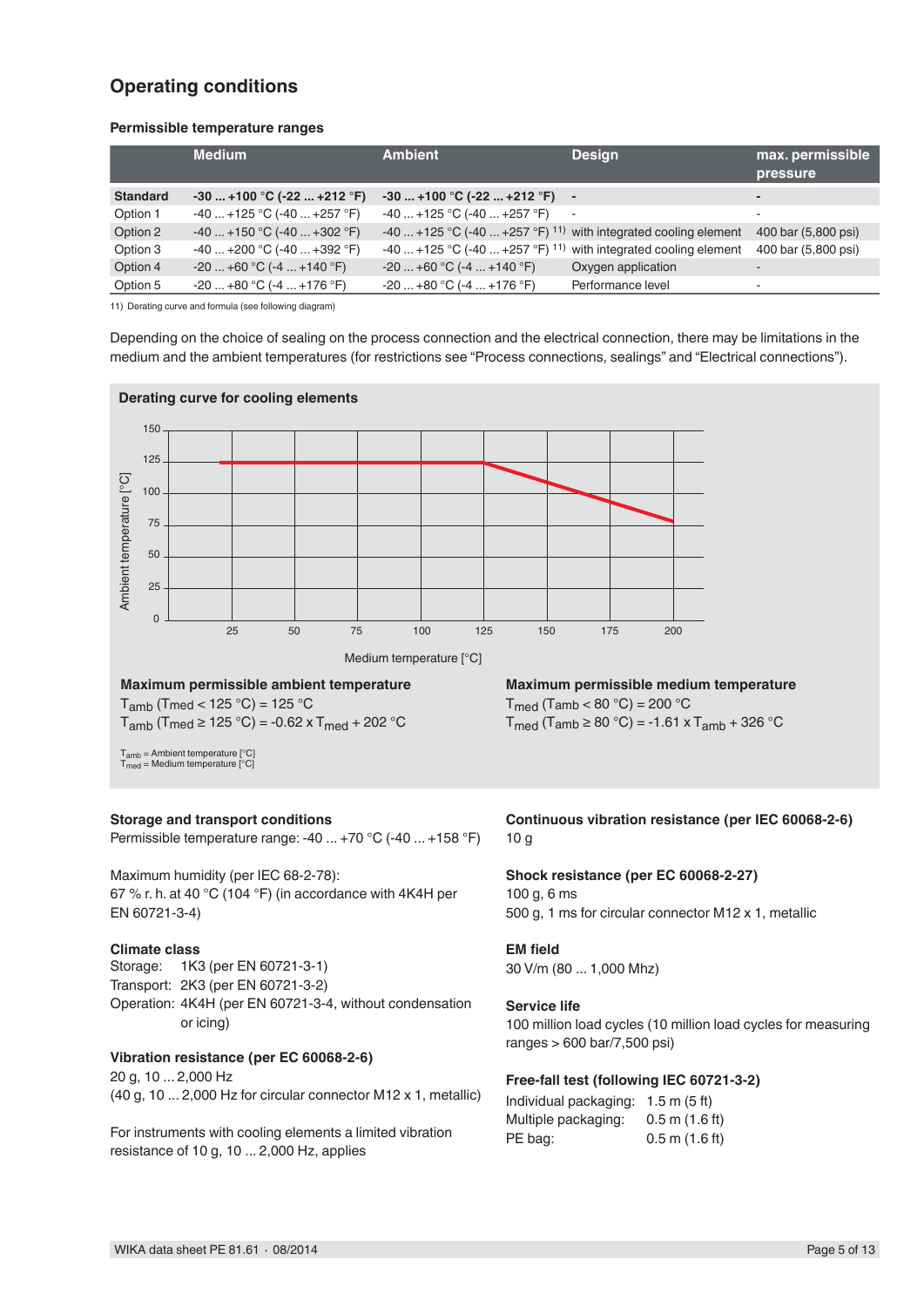### **Process connections**

### **Available connections**

| <b>Process connection per</b> | <b>Thread size</b>                          | <b>Maximum overpressure limit</b>                                  | Optional pressure port 13)                                                                             |
|-------------------------------|---------------------------------------------|--------------------------------------------------------------------|--------------------------------------------------------------------------------------------------------|
| <b>EN 837</b>                 | $G\frac{1}{8}B$                             | 800 bar (11,600 psi)                                               |                                                                                                        |
|                               | G 1/4 B 12)                                 | 1,400 bar (20,300 psi)                                             | $0.3$ mm / 0.6 mm / 6 mm $^{14}$<br>$(0.01 \text{ in} / 0.02 \text{ in} / 0.24 \text{ in}^{14})$       |
|                               | G 1/4 female                                | 1,400 bar (20,300 psi)                                             |                                                                                                        |
|                               | $G\frac{1}{2}B$ <sup>12)</sup>              | 1,800 bar (26,100 psi) (1.4404)<br>3,200 bar (46,400 psi) (1.4542) | $0.3$ mm $/ 0.6$ mm<br>$(0.01 \text{ in} / 0.02 \text{ in})$                                           |
|                               | $G \frac{3}{8} B$                           | 1,400 bar (20,300 psi)                                             |                                                                                                        |
| DIN 3852-E                    | G 1/4 A 12)                                 | 600 bar (8,700 psi)                                                | $0.3$ mm $/ 0.6$ mm<br>$(0.01 \text{ in} / 0.02 \text{ in})$                                           |
|                               | $G\frac{1}{2}A$                             | 600 bar (8,700 psi)                                                | $0.3$ mm / $0.6$ mm / $12$ mm $^{14)}$<br>$(0.01 \text{ in} / 0.02 \text{ in} / 0.48 \text{ in}^{14})$ |
|                               | M <sub>14</sub> x 1.5                       | 600 bar (8,700 psi)                                                |                                                                                                        |
| <b>DIN 16288</b>              | M20 x 1.5                                   | 1,800 bar (1.4404)<br>3,300 bar (1.4542)                           |                                                                                                        |
|                               | M <sub>12</sub> x 1.5                       | 1,400 bar (20,300 psi)                                             |                                                                                                        |
| <b>SAE J514 E</b>             | 7/16-20 UNF BOSS                            | 600 bar (8,700 psi)                                                | $0.3$ mm / 0.6 mm / 6 mm $^{14}$<br>$(0.01 \text{ in} / 0.02 \text{ in} / 0.24 \text{ in}^{14})$       |
|                               | 7/16-20 UNF J514 sealing cone<br>$74^\circ$ | 1,100 bar (15,900 psi)                                             |                                                                                                        |
|                               | 9/16-18 UNF BOSS                            | 600 bar (8,700 psi)                                                |                                                                                                        |
| ANSI/ASME B1.20.1             | $\frac{1}{8}$ NPT                           | 1,100 bar (15,900 psi)                                             |                                                                                                        |
|                               | $1/4$ NPT                                   | 1,500 bar (21,700 psi)                                             | 0.3 mm / 0.6 mm / 6 mm $^{14}$ )<br>$(0.01 \text{ in} / 0.02 \text{ in} / 0.24 \text{ in}^{14})$       |
|                               | 1/4 NPT female                              | 1,500 bar (21,700 psi)                                             |                                                                                                        |
|                               | $1/2$ NPT $12$ )                            | 1,500 bar (21,700 psi) (1.4404)<br>2,800 bar (40,600 psi) (1.4542) | 0.3 mm / 0.6 mm / 12 mm $^{14}$ )<br>$(0.01 \text{ in} / 0.02 \text{ in} / 0.48 \text{ in}^{14})$      |
| KS                            | PT 1/4                                      | 1,600 bar (23,200 psi)                                             | $0.3$ mm / 0.6 mm / 6 mm $^{14}$<br>$(0.01 \text{ in} / 0.02 \text{ in} / 0.24 \text{ in}^{14})$       |
|                               | PT 1/2                                      | 1,500 bar (21,700 psi)                                             |                                                                                                        |
|                               | $PT\frac{3}{8}$                             | 1,400 bar (20,300 psi)                                             |                                                                                                        |
| ISO <sub>7</sub>              | $R\frac{1}{4}$ <sup>12)</sup>               | 1,600 bar (23,200 psi)                                             | 0.3 mm / 0.6 mm / 6 mm $^{14}$                                                                         |
|                               |                                             |                                                                    | $(0.01 \text{ in} / 0.02 \text{ in} / 0.24 \text{ in}^{14})$                                           |
|                               | $R\frac{3}{8}$                              | 1,500 bar (21,700 psi)                                             |                                                                                                        |
|                               | $R\frac{1}{2}$                              | 1,400 bar (20,300 psi) (1.4404)                                    |                                                                                                        |
|                               |                                             | 2,840 bar (41,200 psi) (1.4542)                                    |                                                                                                        |

12) For medium temperatures up to 150 °C (302 °F) or 200 °C (392 °F) available with cooling element.<br>13) Pressure port 2.5 mm as standard<br>14) Wider pressure port with 6 mm (0.24 in) or 12 mm (0.48 in) only feasible for mea

Other process connections on request.

### **Sealings**

| <b>Process connection</b> | Copper           | <b>Stainless steel</b> | <b>NBR</b>        | <b>FKM</b>               | <b>FPM</b>    |
|---------------------------|------------------|------------------------|-------------------|--------------------------|---------------|
| per                       | $-40+125$ °C     | $-40+125$ °C           | l -20  +100 °C .  | l -15  +125 °C .         | $-15+200$ °C  |
|                           | $(-40  +257 °F)$ | $(-40  +257 °F)$       | $(-4  + +212 °F)$ | $( -5  +257 °F )$        | $(-5+392 °F)$ |
| <b>EN 837</b>             | Standard         | Option                 |                   |                          |               |
| DIN 3852-E                |                  | -                      | Standard          | Option                   | Option        |
| <b>DIN 16288</b>          | Standard         | Option                 |                   | $\overline{\phantom{0}}$ |               |
| SAE J514 E                |                  | -                      | Standard          | Option                   |               |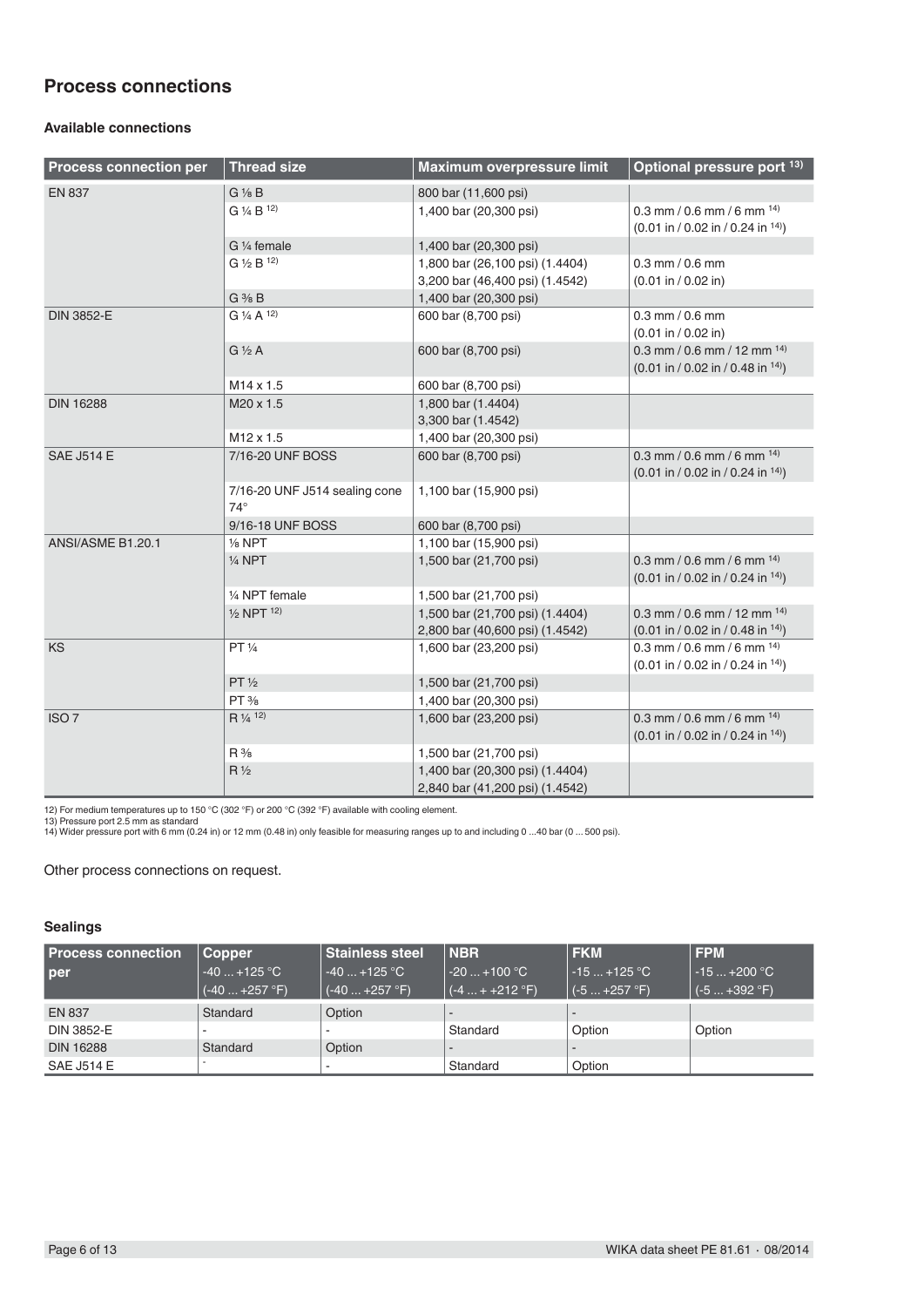### **Electrical connections**

### **Available connections**

| <b>Electrical connection</b>                                     | <b>Ingress</b><br>protection 16) | <b>Wire</b><br>cross-section    | Cable Ø          | <b>Cable</b><br>material | Permissible temperature                                                    |
|------------------------------------------------------------------|----------------------------------|---------------------------------|------------------|--------------------------|----------------------------------------------------------------------------|
| Angular connector DIN EN 175301-803 A 15)                        |                                  |                                 |                  |                          |                                                                            |
| with mating connector                                            | IP 65                            | max. $1.5$ mm <sup>2</sup>      | $68$ mm          | $\overline{\phantom{a}}$ | $-30+100 °C$<br>$(-22  +212 °F)$                                           |
| with mating connector (conduit)                                  | IP 65                            | max. 1.5 mm <sup>2</sup>        |                  |                          | $-30+100$ °C<br>$(-22  +212 °F)$                                           |
| with mating connector with moulded<br>cable                      | IP 65                            | $3 \times 0.75$ mm <sup>2</sup> | 6 mm             | <b>PUR</b>               | $-30+100$ °C (cULus: $-25+85$ °C)<br>(-22  +212 °F (cULus: -4  +185 °F))   |
| with mating connector with moulded<br>cable, shielded            | IP 65                            | $6 \times 0.5$ mm <sup>2</sup>  | $6.8$ mm         | <b>PUR</b>               | $-25+85$ °C<br>$(-4  +185 °F)$                                             |
| Angular connector DIN EN 175301-803 C 15)                        |                                  |                                 |                  |                          |                                                                            |
| with mating connector                                            | IP 65                            | max. $0.75$ mm <sup>2</sup>     | $4.56$ mm        | $\overline{\phantom{a}}$ | $-30+100$ °C ( $-22+212$ °F)                                               |
| with mating connector with moulded<br>cable                      | IP 65                            | $4 \times 0.5$ mm <sup>2</sup>  | $6.2 \text{ mm}$ | <b>PUR</b>               | $-25+85$ °C<br>$(-4  +185 °F)$                                             |
| Circular connector M12 x 1 (4-pin) 15)                           |                                  |                                 |                  |                          |                                                                            |
| without mating connector                                         | IP 67                            |                                 |                  |                          | $-30+100$ °C<br>$(-22  +212 °F)$                                           |
| with mating connector, straight, with<br>moulded cable           | IP 67                            | $3 \times 0.34$ mm <sup>2</sup> | $4.3 \text{ mm}$ | <b>PUR</b>               | $-25+80 °C$<br>$(-4  +176 °F)$                                             |
| with mating connector, straight, with<br>moulded cable, shielded | IP 67                            | $3 \times 0.34$ mm <sup>2</sup> | $4.3 \text{ mm}$ | <b>PUR</b>               | $-25+80 °C$<br>$(-4  +176 °F)$                                             |
| with mating connector, angled, with<br>moulded cable             | IP 67                            | $3 \times 0.34$ mm <sup>2</sup> | 5.5 mm           | <b>PUR</b>               | $-25+80 °C$<br>$(-4  +176 °F)$                                             |
| Circular connector M12 x 1 (4-pin, metallic)                     |                                  |                                 |                  |                          |                                                                            |
| without mating connector                                         | <b>IP 67</b>                     | $\overline{a}$                  | $\overline{a}$   | $\overline{\phantom{a}}$ | $-40$ +125 °C (cULus: +85 °C)<br>(-40  +257 °F (cULus: +185 °F))           |
| with mating connector, straight, with<br>moulded cable           | IP 67                            | $3 \times 0.34$ mm <sup>2</sup> | 4.3 mm           | <b>PUR</b>               | $-25+80 °C$<br>$(-4  +176 °F)$                                             |
| with mating connector, straight, with<br>moulded cable, shielded | IP 67                            | $3 \times 0.34$ mm <sup>2</sup> | 4.3 mm           | <b>PUR</b>               | $-25+80 °C$<br>$(-4  +176 °F)$                                             |
| with mating connector, angled, with<br>moulded cable             | IP 67                            | $3 \times 0.34$ mm <sup>2</sup> | 5.5 mm           | <b>PUR</b>               | $-25+80 °C$<br>$(-4  +176 °F)$                                             |
| <b>Bayonet connector (6-pin)</b>                                 |                                  |                                 |                  |                          |                                                                            |
|                                                                  | <b>IP 67</b>                     | $\overline{a}$                  |                  | $\overline{a}$           | $-40$ +125 °C<br>$(-40  +257 °F)$                                          |
| <b>Field case</b>                                                |                                  |                                 |                  |                          |                                                                            |
|                                                                  | IP 6K9K                          | $\blacksquare$                  | $713$ mm         | $\overline{\phantom{a}}$ | $-25+100$ °C<br>$(-4  +212 °F)$                                            |
| <b>Cable outlet</b>                                              |                                  |                                 |                  |                          |                                                                            |
| Cable outlet IP 67 15)                                           | IP 67                            | $3 \times 0.34$ mm <sup>2</sup> | 5.5 mm           | <b>PUR</b>               | $-30+100$ °C<br>$(-22  +212 °F)$                                           |
| Cable outlet 1/2 NPT conduit                                     | IP 67                            | $6 \times 0.35$ mm <sup>2</sup> | $6.1 \text{ mm}$ | <b>PUR</b>               | $-30+100$ °C (cULus: +90 °C)<br>(-22  +212 °F (cULus: +194 °F))            |
| Cable outlet IP 68                                               | IP 68                            | $6 \times 0.35$ mm <sup>2</sup> | 6.1 mm           | <b>PUR</b>               | $-30$ +125 °C (cULus: +90 °C)<br>(-22  +257 °F (cULus: +194 °F))           |
| Cable outlet IP 68, FEP                                          | IP 68                            | $6 \times 0.39$ mm <sup>2</sup> | 5.8 mm           | <b>FEP</b>               | $-40+125$ °C (cULus: +105 °C)<br>(-40  +257 °F (cULus: +221 °F))           |
| Cable outlet IP 6K9K                                             | IP 6K9K                          | $6 \times 0.35$ mm <sup>2</sup> | 6.1 mm           | <b>PUR</b>               | $-30$ +125 °C (cULus: +90 °C)<br>(-22  +257 °F (cULus: +194 °F))           |
| <b>Heavy-duty connector</b>                                      |                                  |                                 |                  |                          |                                                                            |
| with mating connector with cable                                 | IP 68                            | $6 \times 0.14$ mm <sup>2</sup> | 6.5 mm           | <b>PUR</b>               | $-40$ +125 °C (cULus: -30  +90 °C)<br>(-40  +257 °F (cULus: -22  +194 °F)) |

15)Customer zero point adjustment available as an option. 16)Only applies when plugged in using a suitable mating connector that has the appropriate ingress protection

Other connections on request.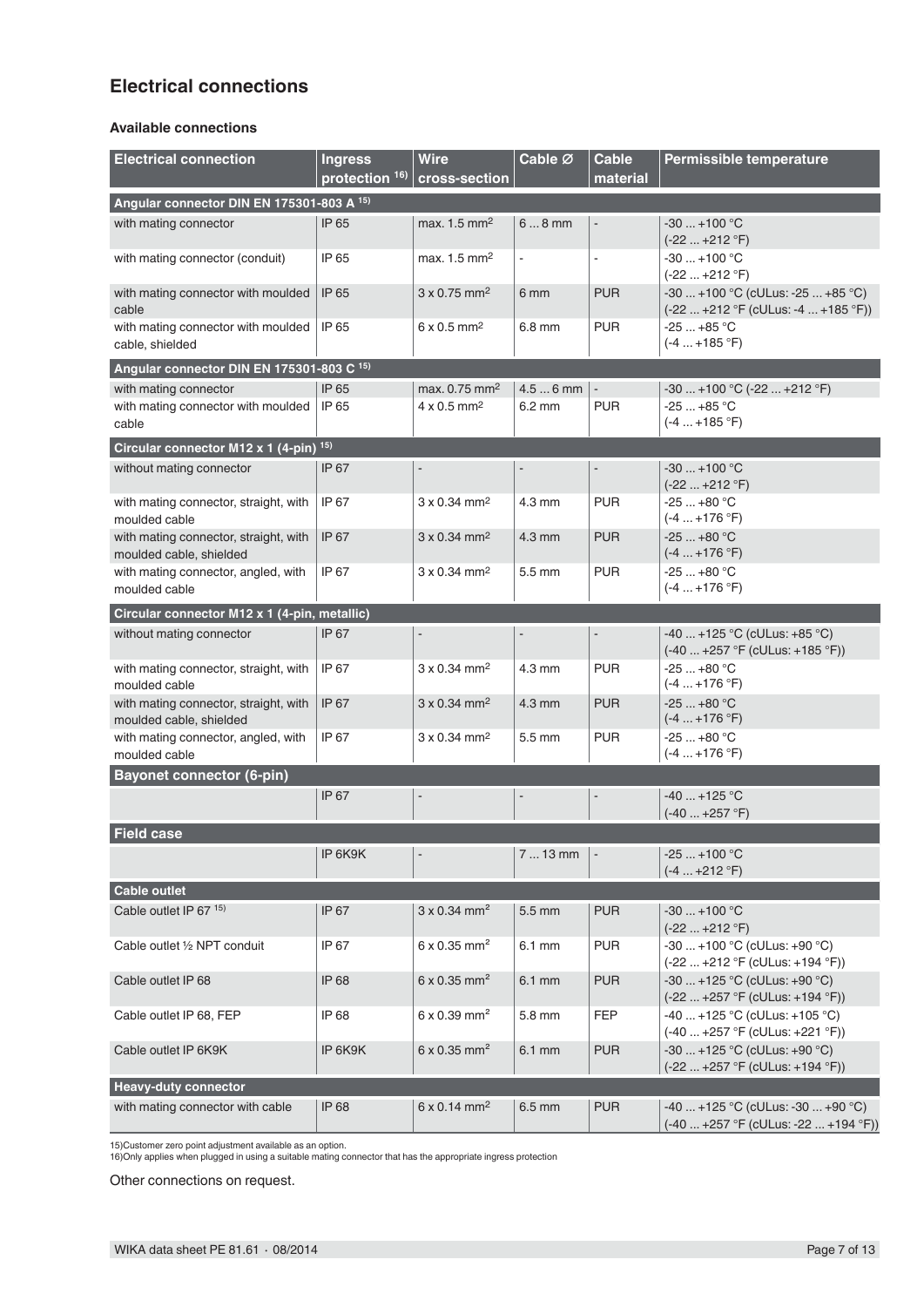### **Assembly configurations of the cable outlets**

| <b>Electrical connection</b> | Unfinished wire ends | <b>Tinned wire ends</b> | with end splices |
|------------------------------|----------------------|-------------------------|------------------|
| Cable outlet IP 67           | Standard             | Option                  | Option           |
| Cable outlet 1/2 NPT conduit | -                    | Option                  | Standard         |
| Cable outlet IP 68           | -                    | Option                  | Standard         |
| Cable outlet IP 68, FEP      |                      | Option                  | Standard         |
| Cable outlet IP 6K9K         |                      | Option                  | Standard         |

Cable lengths of 2 m, 5 m, 6 ft or 15 ft are available, further cable lengths on request.

### **Connection diagrams**

| Angular connector DIN 175301-803 A |                                    |        |                |  |
|------------------------------------|------------------------------------|--------|----------------|--|
|                                    |                                    | 2-wire | 3-wire         |  |
|                                    | $U_{+}$                            | 1      | 1              |  |
| [3                                 | U-                                 | 2      | 2              |  |
| ©                                  | $S_{+}$                            |        | 3              |  |
|                                    | Shield (option)                    | 4      | 4              |  |
|                                    |                                    |        |                |  |
|                                    |                                    |        |                |  |
|                                    | Angular connector DIN 175301-803 C |        |                |  |
|                                    |                                    | 2-wire | 3-wire         |  |
|                                    | $U_{+}$                            | 1      | 1              |  |
|                                    | U-                                 | 2      | $\overline{2}$ |  |
| 3<br>O,                            | $S_{+}$                            |        | 3              |  |
|                                    | Shield (option)                    | 4      | 4              |  |

| <b>Bayonet connector (6-pin)</b> |                |        |        |  |
|----------------------------------|----------------|--------|--------|--|
|                                  |                | 2-wire | 3-wire |  |
|                                  | U <sub>+</sub> | А      |        |  |
|                                  | U-             | в      | в      |  |
|                                  | $S_{+}$        | -      | C      |  |
|                                  | <b>Shield</b>  | Case   | Case   |  |

| <b>Cable outlet</b> |            |            |            |  |
|---------------------|------------|------------|------------|--|
|                     |            | 2-wire     | 3-wire     |  |
|                     | $U_{+}$    | brown (BN) | brown (BN) |  |
|                     | U-         | blue (BU)  | blue (BU)  |  |
|                     | S+         | -          | black (BK) |  |
|                     | Shield $1$ | grey (GY)  | grey (GY)  |  |

1) With cable outlet IP 67 and cable outlet ½ NPT conduit the shield is optional

| <b>Mating connector with moulded cable</b> |                |            |            |  |
|--------------------------------------------|----------------|------------|------------|--|
|                                            |                | 2-wire     | 3-wire     |  |
|                                            | $U_{+}$        | brown (BN) | brown (BN) |  |
|                                            | U-             | blue (BU)  | blue (BU)  |  |
|                                            | S <sub>+</sub> | -          | black (BK) |  |

| Cable outlet (US code) |               |                              |            |  |
|------------------------|---------------|------------------------------|------------|--|
|                        |               | 2-wire                       | 3-wire     |  |
|                        | $U_{+}$       | red (RD)                     | red (RD)   |  |
|                        | U-            | black (BK)                   | black (BK) |  |
|                        | S+            | $\qquad \qquad \blacksquare$ | white (WH) |  |
|                        | <b>Shield</b> | grey (GY)                    | grey (GY)  |  |

| <b>Heavy-duty connector</b> |               |        |        |  |
|-----------------------------|---------------|--------|--------|--|
|                             |               | 2-wire | 3-wire |  |
|                             | $U_{+}$       |        |        |  |
|                             | U-            | 2      | 2      |  |
| ۰3<br>ر و                   | $S_{+}$       |        | 3      |  |
|                             | <b>Shield</b> | Case   | Case   |  |

### **Circular connector M12 x 1 (4-pin)**

|                 | 2-wire | 3-wire |
|-----------------|--------|--------|
| U <sub>+</sub>  |        |        |
| U-              | 3      | 3      |
| $S_{+}$         | -      |        |
| Shield (option) | Case   | Case   |

| <b>Field case</b> |               |        |        |  |
|-------------------|---------------|--------|--------|--|
|                   |               | 2-wire | 3-wire |  |
|                   | $U_{+}$       |        |        |  |
|                   | U.            | 2      | 2      |  |
| ҕ<br>◠            | $S_{+}$       | -      | 3      |  |
|                   | <b>Shield</b> | 5      | 5      |  |

 $U_+$  Positive power supply terminal<br>U- Negative power supply terminal

U- Negative power supply terminal<br> $S_{+}$  Analogue output Analogue output

Other pin assignments on request.

### **Electrical protective measures**

The electrical protective measures are not valid for ratiometric output signals.

- Short-circuit resistance:  $S_+$  vs. U-
- 
- Reverse polarity protection:  $U_+$  vs. U-<br>■ Resistance to overvoltage: DC 40 V
- Resistance to overvoltage: DC 40 V<br>■ Insulation voltage: DC 750 V ■ Insulation voltage: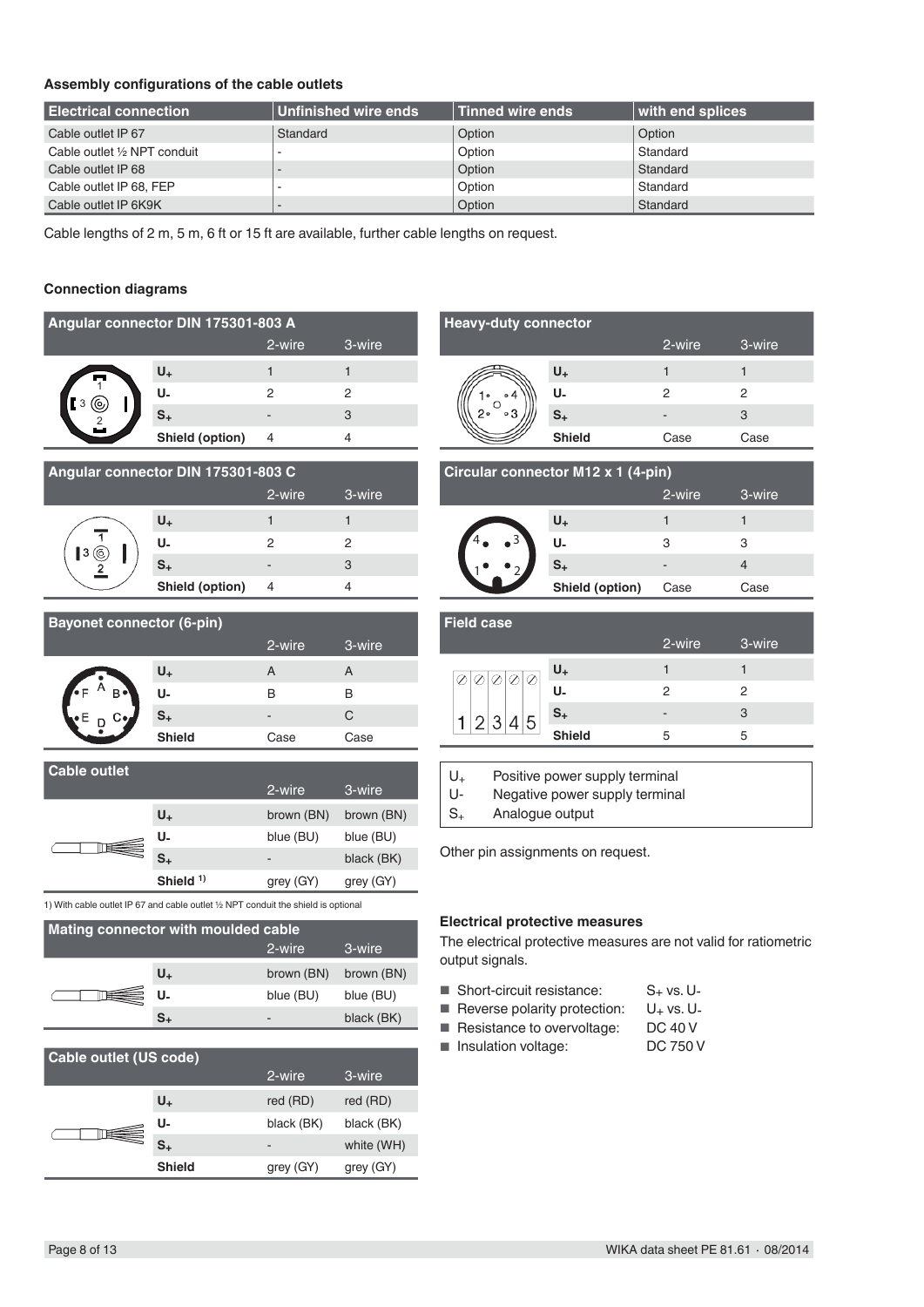### **Materials**

### **Wetted parts**

| Relative measuring ranges:<br>- Measuring ranges $\leq 10$ bar (150 psi):<br>- Measuring ranges > 10 bar (150 psi):<br>- Measuring ranges > 1,000 bar (10,000 psi): ASTM 630 and 13-8 PH |        | 316L<br>$316L + 13-8PH$           |
|------------------------------------------------------------------------------------------------------------------------------------------------------------------------------------------|--------|-----------------------------------|
| Absolute pressure measuring ranges:<br>Sealing materials:                                                                                                                                |        | 316L<br>See "Process connections" |
| <b>Non-wetted parts</b>                                                                                                                                                                  |        |                                   |
| ■ Case:                                                                                                                                                                                  | 316 Ti |                                   |
| ■ Zero point adjustment ring:                                                                                                                                                            |        | PBT/PET GF30                      |
| Electrical connections:                                                                                                                                                                  |        |                                   |
| - Angular connector DIN 175301-803 A: PBT/PET GF30                                                                                                                                       |        |                                   |
| - Angular connector DIN 175301-803 C: PBT/PET GF30                                                                                                                                       |        |                                   |
| - Circular connector M12 x 1 (4-pin):                                                                                                                                                    |        | PBT/PET GF30                      |
| - Circular connector M12 x 1 (4-pin,<br>metallic):                                                                                                                                       | 316L   |                                   |
| - Bayonet connector (6-pin):                                                                                                                                                             |        | $316L + Al$                       |
| - Field case:                                                                                                                                                                            |        | 316L, 316Ti                       |
| - Heavy-duty connector:                                                                                                                                                                  | 316L   |                                   |
| - Cable outlet IP 67:                                                                                                                                                                    |        | PA66, PBT/PET GF30                |
| - Cable outlet 1/2 NPT conduit:                                                                                                                                                          | 316L   |                                   |
| - Cable outlet IP 68:                                                                                                                                                                    | 316L   |                                   |
| - Cable outlet IP 68, FEP:                                                                                                                                                               | 316L   |                                   |
| - Cable outlet IP 6K9K:                                                                                                                                                                  | 316L   |                                   |

### **Pressure transmission fluid**

Synthetic oil (for measuring ranges < 10 bar (150 psi) gauge pressure, and all absolute pressure measuring ranges)

| Medium                      | <b>Option</b>                                                                                                                                                                                                                                                                                                                                                                                                                                       |                                                                       |  |
|-----------------------------|-----------------------------------------------------------------------------------------------------------------------------------------------------------------------------------------------------------------------------------------------------------------------------------------------------------------------------------------------------------------------------------------------------------------------------------------------------|-----------------------------------------------------------------------|--|
| Food                        | Food-compatible transmission fluid                                                                                                                                                                                                                                                                                                                                                                                                                  |                                                                       |  |
| Oil and grease free         | Residual hydrocarbon: $<$ 1,000 mg/m <sup>2</sup><br>Packaging: Protection cap on the process connection                                                                                                                                                                                                                                                                                                                                            |                                                                       |  |
| Oxygen, oil and grease free | Residual hydrocarbon (measuring range $<$ 30 bar (435 psi)): $<$ 500 mg/m <sup>2</sup><br>Residual hydrocarbon (measuring range > 30 bar (435 psi)): < 200 mg/m <sup>2</sup><br>Packaging: Protection cap on the process connection, instrument sealed in a PE bag<br>Maximum permissible temperature -20  +60 °C (-4  +140 °F)<br>Elastomer sealing: Only FKM possible, max. -15  +60 °C (5  140 °F) and max. 30 bar (435 psi) measuring<br>range. |                                                                       |  |
| Hydrogen                    | On request<br>Measuring ranges:<br>Wetted parts:<br>Maximum permissible temperature: $-30+30$ °C ( $-22+86$ °F)                                                                                                                                                                                                                                                                                                                                     | from 25 bar (362 psi) gauge<br>316L and Elgiloy <sup>®</sup> (2.4711) |  |

### **Options for specific media**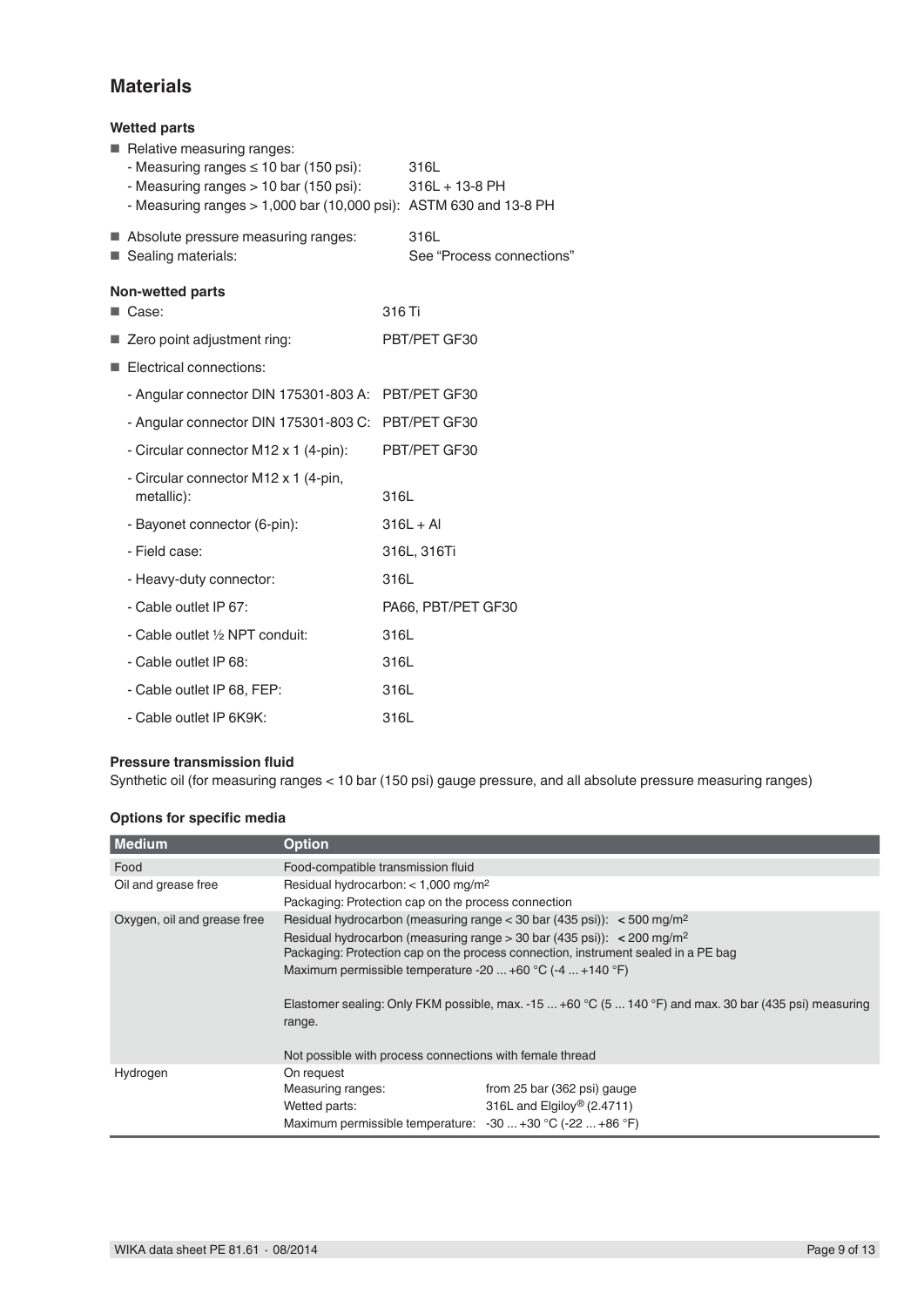## **CE conformity**

#### **Pressure equipment directive** 97/23/EC

### **EMC directive**

2004/108/EC, EN 61326 emission (group 1, class B) and interference immunity (industrial application)

### **Manufacturer's declaration**

### **RoHS conformity**

2011/65/EU

#### **Performance level (per EN ISO 13849-1:2008)**

Performance level: PL = b Category: Cat. = B Diagnostic coverage: DC = none<br>MTTF: > 100 years  $> 100$  years Operating temperature: -20 ... +80 °C Further informations see safety manual on functional safety

### **Approvals**

- **cULus**, Safety (e. g. electrical safety, overpressure, ...), USA
- **GOST-R**, import certificate, Russia
- **GOST**, metrology/measurement technology, Russia

# **Certificates (option)**

#### **Available certificates**

**2.2 test report** State-of-the-art manufacturing Wetted metallic parts Confirmation of the class and indication accuracy **3.1 inspection certificate** Wetted metallic parts Wetted metallic parts with suppliers' certificate Confirmation of the class and indication accuracy List of single measured values **DKD/DAkkS calibration certificate**

Approvals and certificates, see website

### **Scope of delivery**

### **Test report**

| Non-linearity 0.5 $%$ | 3 points |
|-----------------------|----------|
| Non-linearity 0.25 %  | 5 points |

■ Non-linearity 0.125 % 5 points

| <b>Packaging</b> |                                      |
|------------------|--------------------------------------|
| <b>Standard</b>  | Individual packaging                 |
| Option           | Multiple packaging (up to 20 pieces) |
|                  |                                      |

| Instrument labelling |                                    |  |  |
|----------------------|------------------------------------|--|--|
| <b>Standard</b>      | <b>WIKA label lasered</b>          |  |  |
| Option               | Customer-specific label on request |  |  |

### **Dimensions**

#### **Pressure transmitter model S-20**



with angular connector DIN EN 175301- with bayonet connector (6-pin) 803 C  $\overline{36}$  $\varphi$ 29.5  $rac{2}{\pi}$  $\varphi$ 26.7  $O27$ 

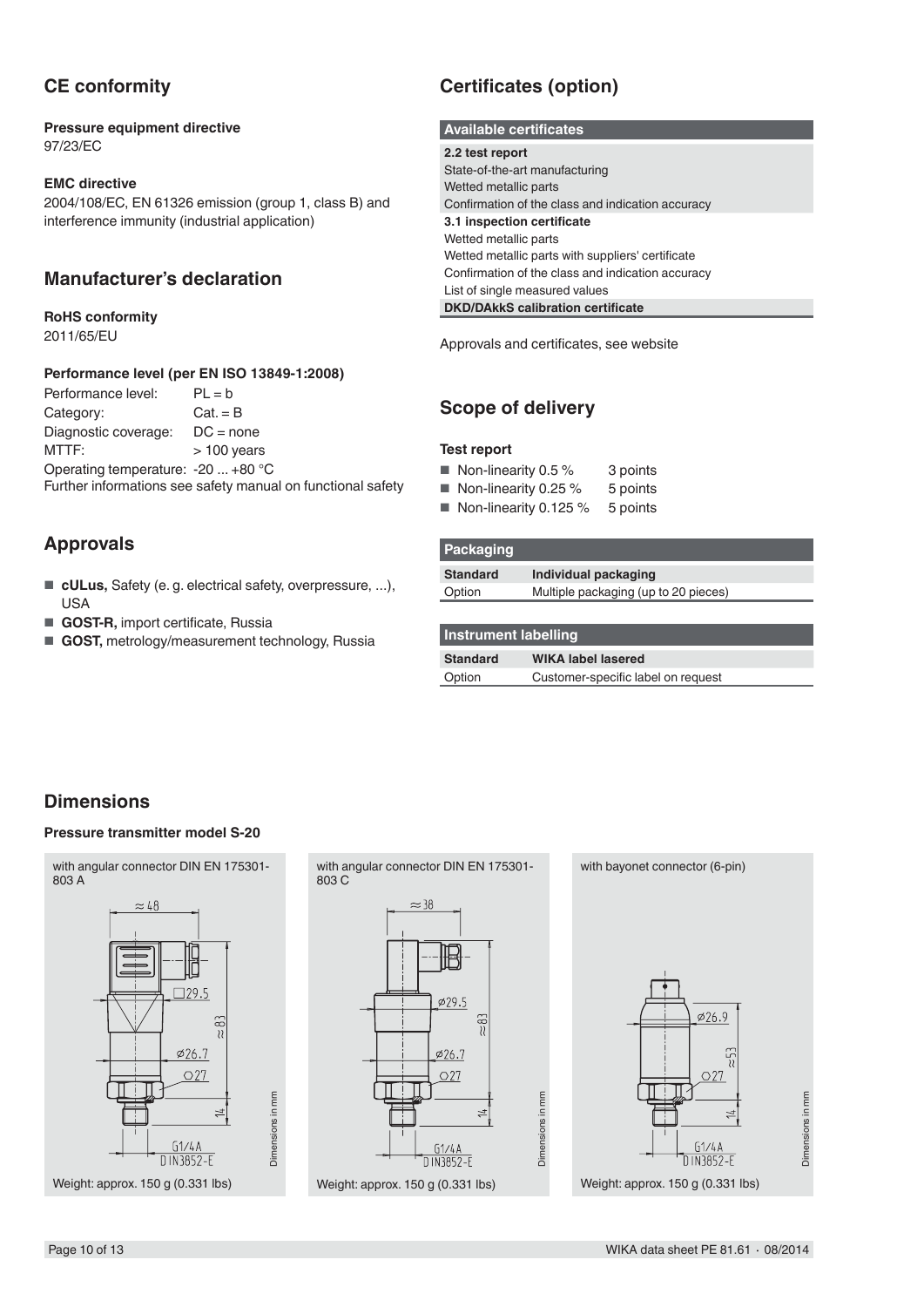#### WIKA data sheet PE 81.61 ⋅ 08/2014 Page 11 of 13



Weight: approx. 290 g (0.639 lbs)

Dimensions in mm



Weight: approx. 150 g (0.331 lbs)





Weight: approx. 150 g (0.331 lbs)

with cable outlet IP 68, FEP, IP 6K9K



Dimensions in mm

Dimensions in mm

with cable outlet IP 67



with heavy-duty connector



Dimensions in mm Dimensions in mm

Dimensions in mm

Dimensions in mm

Weight: approx. 150 g (0.331 lbs)

with cable outlet ½ NPT conduit



with angular connector DIN 175301-803

A and zero point adjustment



Dimensions in mm

Dimensions in mm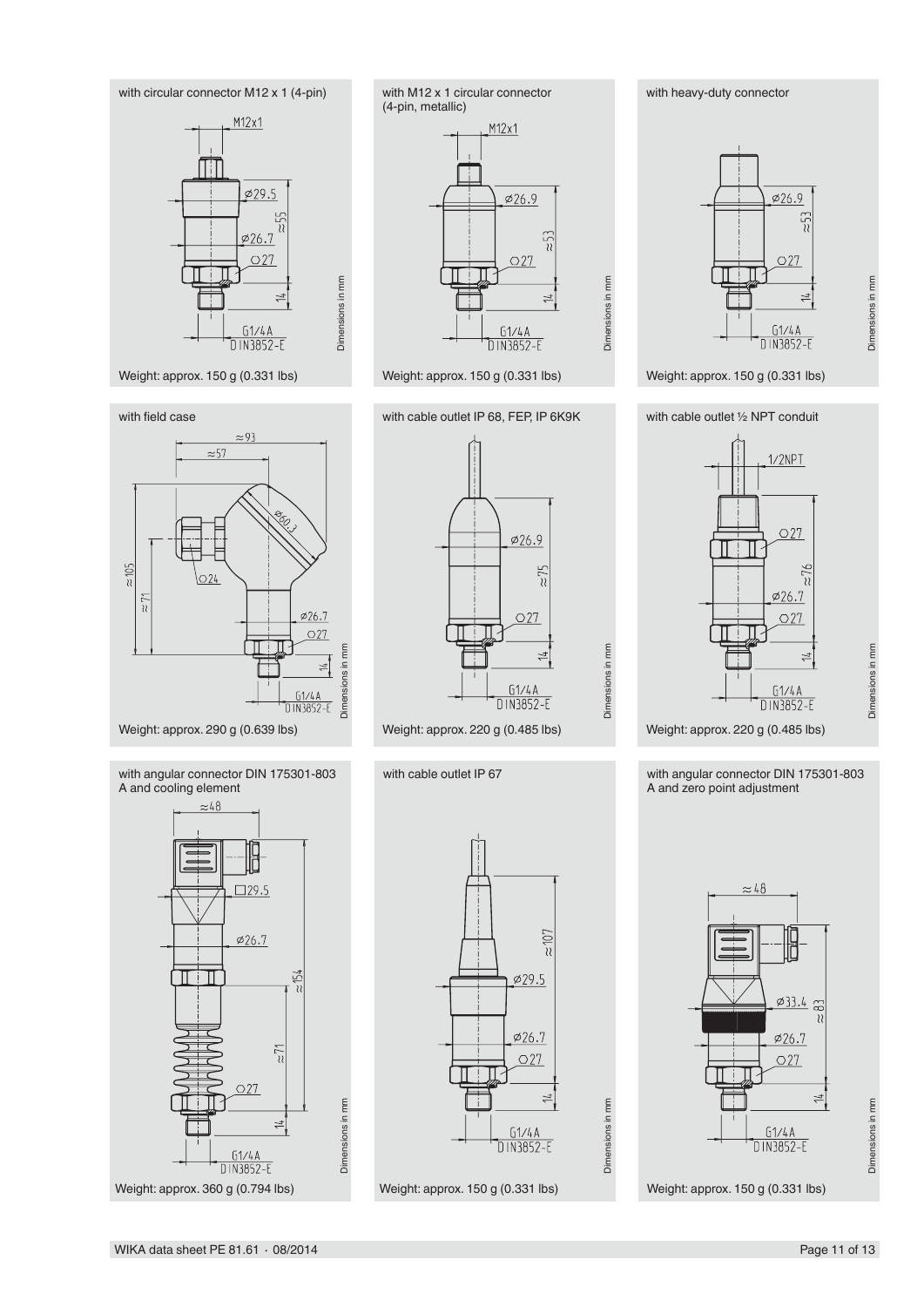### **Process connections**

Dimensions in mm (inch)



| G                  | LИ        |
|--------------------|-----------|
| $G\mathcal{V}_4$ A | 14(0.55)  |
| $G \nrightarrow A$ | 17 (0.67) |
| $M14 \times 1.5$   | 14(0.55)  |



| G       |          |
|---------|----------|
| G 1/8 B | 10(0.39) |
|         |          |



| $\cdots$ = $\cdots$ = $\cdots$ $\cdots$ $\cdots$ $\cdots$ $\cdots$ |  |
|--------------------------------------------------------------------|--|
| 9/16-18 UNF BOSS 12.85 (0.51)                                      |  |
|                                                                    |  |



| l G              | Шí       |
|------------------|----------|
| 7/16-20 UNF J514 | 15(0.59) |
| sealing cone 74° |          |



| G                | DН     | шu     | l 2    | æ.     |
|------------------|--------|--------|--------|--------|
| G <sub>1/4</sub> | 25     | 20     | 13     | 10     |
| female           | (0.95) | (0.79) | (0.51) | (0.39) |



| a         | DЕ     |        | D      |
|-----------|--------|--------|--------|
| $1/4$ NPT | 25     | 20     | 14     |
| female    | (0.98) | (0.79) | (0.55) |



| G                   | L1        |
|---------------------|-----------|
| $\frac{1}{8}$ NPT   | 10(0.39)  |
| 1/ <sub>4</sub> NPT | 13(0.51)  |
| $1/2$ NPT           | 19 (0.75) |
| PT 1/4              | 13(0.51)  |
| $PT \frac{1}{2}$    | 19 (0.75) |
| $PT\frac{3}{8}$     | 15 (0.59) |
| $R\frac{1}{4}$      | 13(0.51)  |
| $R\frac{1}{2}$      | 19 (0.75) |
| $R\frac{3}{8}$      | 15(0.59)  |



| K         |  |
|-----------|--|
| 13(0.51)  |  |
| 20 (0.79) |  |
| 16(0.63)  |  |
| 15(0.59)  |  |
| 20 (0.79) |  |
|           |  |

For information on tapped holes and welding sockets, see Technical information IN 00.14 at www.wika.com.